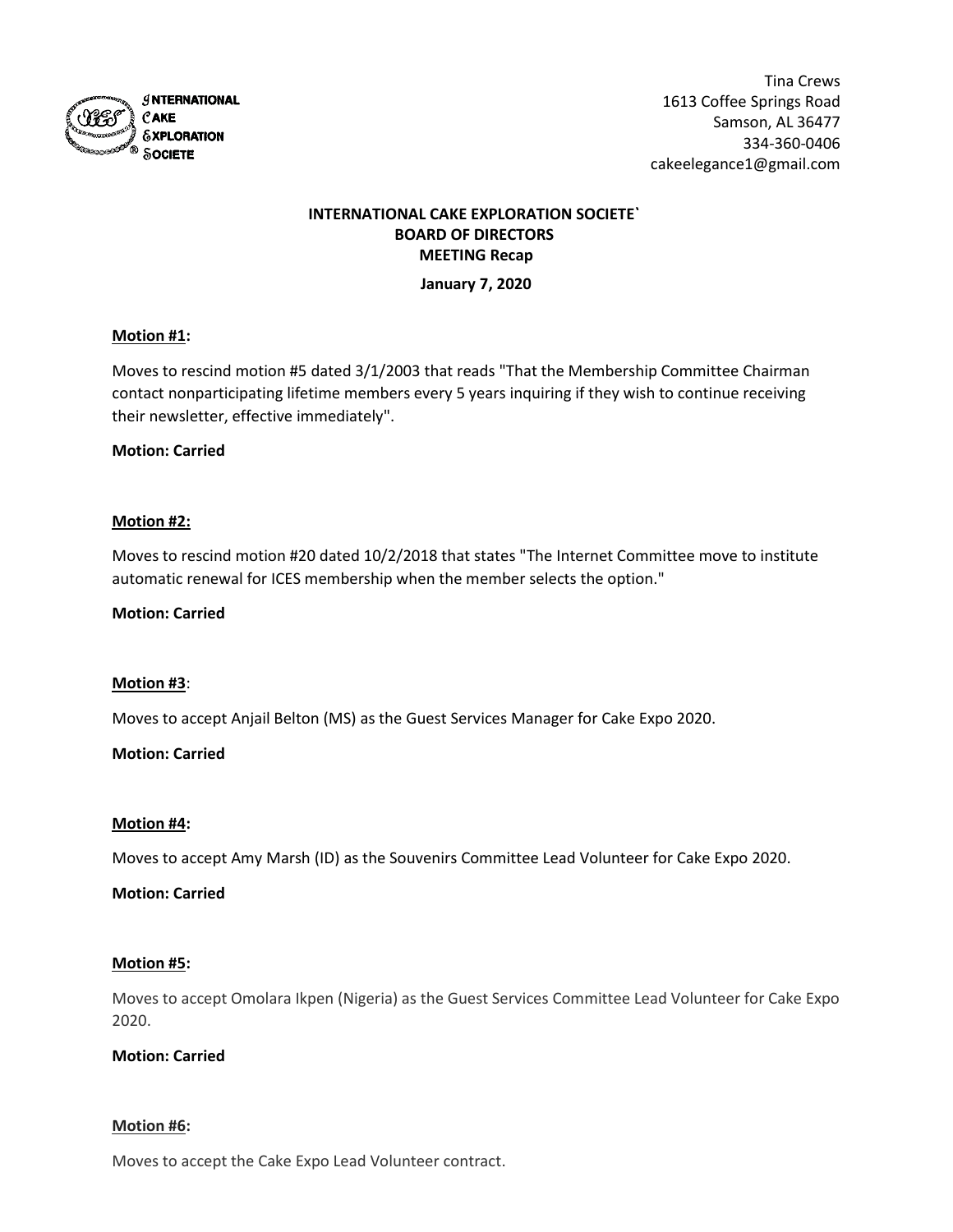# **Motion: Carried**

# **Motion #7:**

Moves to accept the Sugar Art Gallery Manager Job description.

## **Motion: Carried**

## **Motion #8:**

Moves to accept Merrie Lee Reese (FL) as the Cake Expo 2020 Sugar Art Gallery Lead Volunteer.

## **Motion: Carried**

## **Motion #9:**

Moves that if a Cake Expo Manager wishes to room with an individual (member or non) that is not part of the Convention Committee, he or she will not receive the discounted room rate. Instead, the Manager will be allowed to pay the Early Bird Registration rate less \$50 (fifty dollars).

## **Motion: Carried**

## **Motion #10:**

Moves that a Cake Expo Lead Volunteer may room with a Cake Expo Committee Manager at the discounted room rate if the Lead Volunteer pays the full Cake Expo Early Bird Registration Rate and there is a room available at the discounted rate.

## **Motion: Carried**

## **Motion #11:**

Moves to accept Barbara Reed (TN) as the Educational Experience Manager.

## **Motion: Carried**

## **Motion #12:**

Moves to allow Culinary Students who enter a display into the Sugar Art Gallery receive a free one day pass admission.

## **Motion: Carried**

## **Motion #13:**

Moves that Children under 12 who enter a display into the Sugar Art Gallery receive a free one day child's pass and a free one day adult admission.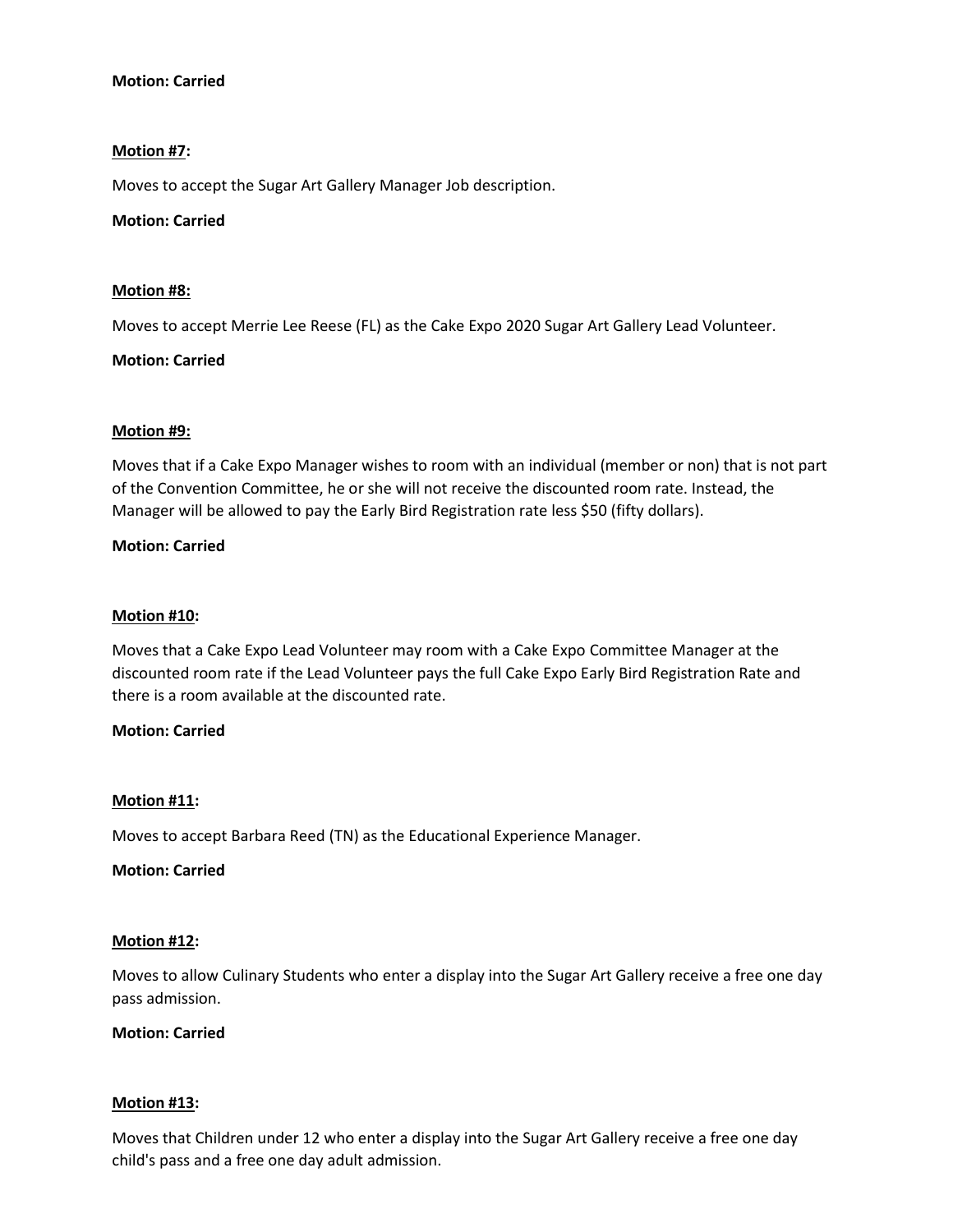# **Motion: Carried**

## **Motion #14:**

Moves to accept the Cake Expo Sponsorship Levels and Benefits 2020 revised document.

## **Motion: Carried**

## **Motion #15:**

Moves to accept the Expo Teller Job Description as amended.

**Motion: Carried**

## **Motion #16:**

Moves to accept the Expo Teller Contract as amended.

## **Motion: Carried**

# **Motion #17**:

**Motion: Withdraw**

## **Motion #18**:

Moves to approve the updated Job Descriptions for Treasurer, Representation, Programs and Ethics Committees.

## **Motion: Carried**

## **Motion #19:**

Moves to approved Elaine Miller (NC) as the Cake Hospital Manager for the Cake Expo 2020.

## **Motion: Carried**

## **Motion #20:**

Moves to approved Rhonda Morrison (NC) as the Security Manager for the Cake Expo 2020.

**Motion: Carried**

## **Motion #21:**

Moves to approved Cherryl Kemp (SC) as the Security Lead Volunteer for the Cake Expo 2020.